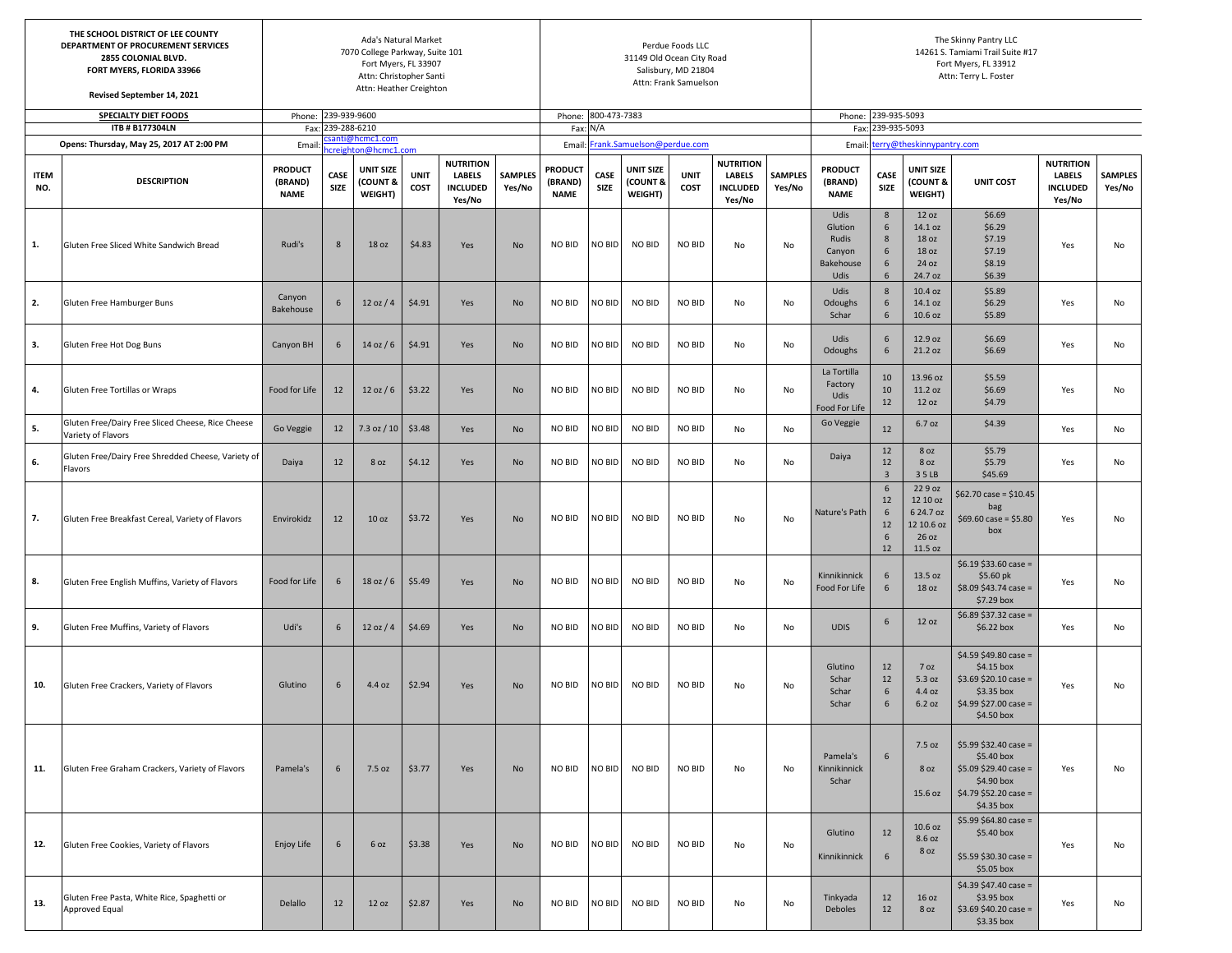| 14. | Gluten Free Pasta, Brown Rice, Elbow Macaroni or<br>Approved Equal                                                      | Ancient<br>Harvest<br>(Elboes) | 10 lb | 10 lb            | \$39.76 | Yes | No | NO BID | NO BID        | NO BID        | NO BID        | No | No | Tinkyada                                     | 12               | 16 oz                      | $$4.39$347.40 case =$<br>$$3.95$ bag                                                                                       | Yes | No |
|-----|-------------------------------------------------------------------------------------------------------------------------|--------------------------------|-------|------------------|---------|-----|----|--------|---------------|---------------|---------------|----|----|----------------------------------------------|------------------|----------------------------|----------------------------------------------------------------------------------------------------------------------------|-----|----|
| 15. | Gluten Free Waffles, Variety of Flavors or Approved<br>Equal                                                            | Nature's Path                  | 12    | $7.4$ oz $/6$    | \$2.70  | Yes | No | NO BID | NO BID        | NO BID        | NO BID        | No | No | Vans                                         | 12               |                            | $$3.89$42.00 case =$<br>\$3.50 box                                                                                         | Yes | No |
| 16. | Rice Milk, Original, 32 oz. or Approved Equal                                                                           | Rice Dream                     | 8     | 64 oz            | \$4.13  | Yes | No | NO BID | NO BID        | NO BID        | NO BID        | No | No | Pacific Foods                                | 12               | 32 oz                      | $$3.69$42.00 case =$<br>\$3.50 box                                                                                         | Yes | No |
| 17. | Rice Milk, Vanilla, 32 oz. or Approved Equal                                                                            | <b>Rice Dream</b>              | 8     | 64 oz            | \$4.13  | Yes | No | NO BID | NO BID        | <b>NO BID</b> | NO BID        | No | No | Pacific Foods                                | 12               | 32 oz                      | $$3.69$342.00 case =$<br>$$3.50$ box                                                                                       | Yes | No |
| 18. | Gluten Free Breakfast Bars, Variety of Flavors, No<br>Peanut Butter, We are a Peanut Free District or<br>Approved Equal | Enjoy Life                     | 6     | 6 oz / 5         | \$3.36  | Yes | No | NO BID | NO BID        | NO BID        | NO BID        | No | No | Glutino<br>Enjoy Life                        | 5 bars<br>5 bars | 12 boxes<br>6 boxes        | $$6.69$372.36 case =$<br>\$6.03 box<br>$$4.74 $25.95 case =$<br>$$4.33$ box<br><del>29.99 200.90 Case =</del>              | Yes | No |
| 19. | Gluten Free Pizza Crust, Personal Size or Approved<br>Equal                                                             | Udi's                          | 8     | 8 oz / 2 pk      | \$4.69  | Yes | No | NO BID | NO BID        | NO BID        | NO BID        | No | No | Kinnikinnick<br>Udi's                        | 6<br>8           | 21 oz<br>8 oz              | $$8.99$ box<br>$$7.09$51.20 case =$<br>$cc$ and                                                                            | Yes | No |
| 20. | Gluten Free/Dairy Free Pizza or Approved Equal                                                                          | Udi's                          | 6     | 10 <sub>oz</sub> | \$6.17  | Yes | No | NO BID | NO BID        | NO BID        | NO BID        | No | No | Ian's Natural<br>Foods<br>Daiya              | 8                | 8 oz<br>15.7 oz<br>16.3 oz | $$7.39$53.20 case =$<br>\$6.65 box<br>\$10.79 \$78.00 case =<br>\$9.75 box                                                 | Yes | No |
| 21. | Gluten Free Salad Dressing, Variety of Flavors or<br>Approved Equal                                                     | Cindy's                        | 8     | 32 oz            | \$8.24  | Yes | No | NO BID | NO BID        | NO BID        | NO BID        | No | No | Annies<br>Homegrown<br><b>Walden Farms</b>   | 6                | 8 oz<br>12 oz              | $$4.29$23.34 case =$<br>\$3.89 bottle<br>$$5.19$28.14 case =$<br>\$4.69 bottle<br>$$4.99$27.00 case =$<br>\$4.50 bottle    | Yes | No |
| 22. | Gluten Free/Dairy Free Salad Dressing, Variety of<br>Flavors or Approved Equal                                          | Cindy's                        | 8     | 32 oz            | \$8.16  | Yes | No | NO BID | NO BID        | NO BID        | NO BID        | No | No | Daiya<br>Organicville<br>Annies<br>Homegrown | 6                | 8.36 oz<br>8 oz<br>8 oz    | $$5.59 $30.30 case =$<br>\$5.05 bottle<br>\$4.39 \$23.70 case =<br>\$3.95 bottle<br>$$4.29 $23.34 case =$<br>\$3.89 bottle | Yes | No |
| 23. | Goat's Milk                                                                                                             | Meyenberg                      | 6     | 64 oz            | \$8.17  | Yes | No | NO BID | NO BID        | <b>NO BID</b> | NO BID        | No | No | Meyenberg                                    | 12               | 32 oz                      | \$5.69 \$61.80 case =<br>\$5.15 carton                                                                                     | Yes | No |
| 24. | Gluten Free/Dairy Free Macaroni & Cheese or<br>Approved Equal                                                           | Daiya                          | 8     | 10.6 oz          | \$3.74  | Yes | No | NO BID | NO BID        | <b>NO BID</b> | NO BID        | No | No | Amys<br>Daiya                                | 12<br>8          | 8 oz<br>10.6 oz            | $$5.69$561.44 case =$<br>\$5.12 each<br>\$5.39 \$38.80 case =<br>\$4.85 each                                               | Yes | No |
| 25. | Gluten and Yeast Free Bread or Approved Equal                                                                           | Food for Life                  | 6     | 28 oz            | \$7.69  | Yes | No | NO BID | NO BID        | <b>NO BID</b> | <b>NO BID</b> | No | No | Food For Life<br>Food For Life               | 6<br>6           | 24 oz<br>24 oz             | $$11.09$50.00 case =$<br>\$10.00<br>$$11.09$50.00 case =$<br>\$10.00                                                       | Yes | No |
| 26. | Almond Milk, Original                                                                                                   |                                |       |                  |         |     |    |        |               |               |               |    |    |                                              |                  |                            |                                                                                                                            |     |    |
|     | Shelf Stable                                                                                                            | Almond Breeze                  | 8     | 64 oz            | \$4.12  | Yes | No | NO BID | NO BID        | <b>NO BID</b> | NO BID        | No | No | <b>Blue Diamond</b>                          | 12<br>8<br>12    | 32 FO<br>64 FO<br>32 FO    | 20.00 200.70 Lase =<br>\$3.23 carton<br>$$6.99$38.76 case =$<br>\$3.23 carton<br>$$3.56 $38.76 case =$<br>0.22             | Yes | No |
|     | Refrigerated                                                                                                            | <b>Almond Breeze</b>           | 6     | 64 oz            | \$3.81  | Yes | No | NO BID | <b>NO BID</b> | NO BID        | NO BID        | No | No | <b>Blue Diamond</b>                          | 8                | 64 FO                      | $$5.49$39.52 case =$<br>\$4.94 each                                                                                        | Yes | No |
|     | BLUE DIAMOND ALMOND BREEZE VAN UNSWT                                                                                    |                                |       |                  |         |     |    |        |               |               |               |    |    | <b>Blue Diamond</b>                          | 12               | 32 FO                      | \$3.56 / \$38.76<br>$$42.47$ per case =<br>\$3.23 \$3.56 per<br>carton                                                     | Yes | No |